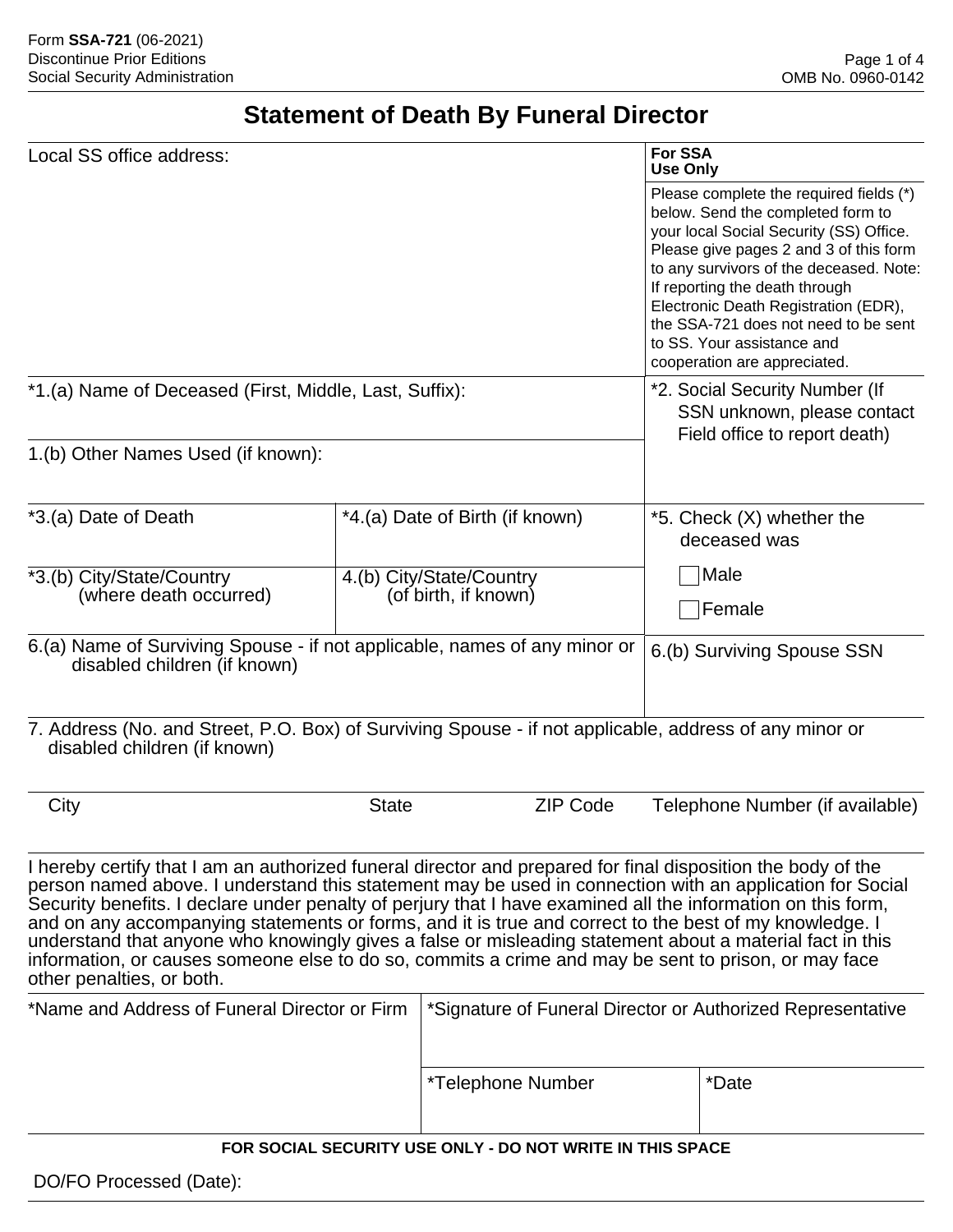## **A Message From Social Security**

Your funeral director is helping the Social Security Administration by providing you this information about Social Security benefits. If the deceased was receiving benefits, contact us to report the death. If you think you may be eligible for survivors benefits, contact us to apply.

## **How Social Security Helps Families**

Social Security survivors benefits help ease the financial burden that follows a worker's death. Almost all children under age 18 will receive monthly benefits if a working parent dies. Other family members may be eligible for benefits, too.

Anyone who has worked and paid Social Security Federal Insurance Contributions Act (FICA) taxes has been earning Social Security benefits for his or her family. The amount of work needed to pay survivors benefits depends on the worker's age at the time of death. It may be as little as 1 to 1.5 years for a young worker. No one needs more than 10 years.

## **Who Can Get Survivors Benefits?**

Here is a list of family members who are typically eligible for benefits:

- Surviving spouses age 60 or older.
- Surviving spouses at any age if caring for the deceased's child(ren) who are under age 16 or disabled.
- Divorced spouses age 60 or older, if married to the deceased 10 years or more.
- Surviving spouses and divorced spouses age 50 or older, if they are disabled.
- Children up to age 18.
- Children age 18 19, if they attend elementary school or high school full time.
- Children over age 18, if they became disabled before age 22.
- The deceased worker's parents age 62 or older, if they were being supported by the worker.

# **A Special One-Time Payment**

In addition to the monthly benefits for family members, a one-time lump-sum death payment of \$255 can be paid to a spouse who was living with the worker at the time of death. If there is none, it can be paid to:

- A spouse who is eligible for benefits.
- A child or children eligible for benefits.

This payment cannot be made if there is no eligible spouse or child.

#### **How to Apply for Benefits**

How you sign up for Social Security benefits depends on whether or not you are receiving other Social Security benefits.

If you aren't receiving Social Security benefits, you can apply for benefits by telephone, by accessing the Social Security website [www.socialsecurity.gov,](www.socialsecurity.gov) or by going to any local Social Security office. You may need some of the documents shown on the list below. Do not delay your application because you do not have all the information. If you do not have a document you need, the Social Security Administration can help you obtain it.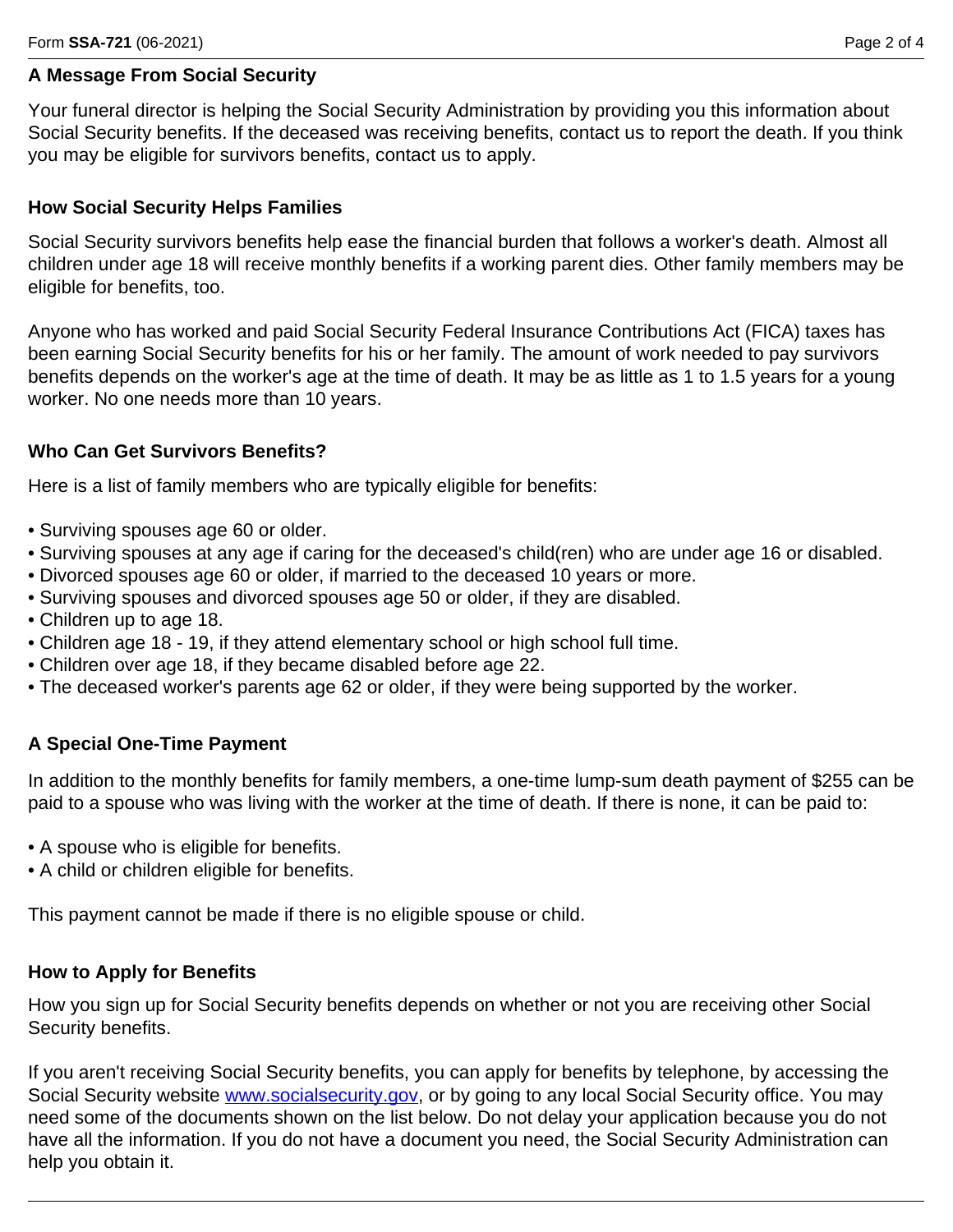# **How to Apply for Benefits (continued)**

In many situations, if you're already receiving benefits as a spouse on your spouse's record when they pass away, we can automatically change your payments to survivors benefits once the death is reported to us. Benefits for any children will also automatically be changed to survivors benefits once the death is reported to us.

## **Information Needed**

- Your Social Security number and the deceased worker's Social Security number.
- A death certificate. (Generally, the funeral director provides a statement that can be used for this purpose.)
- Proof of the deceased worker's earnings for the previous year (W-2 forms or self-employment tax return).
- Your birth certificate.
- A marriage certificate, if you are applying for benefits as a surviving spouse or divorced spouse.
- A divorce decree, if you are applying for benefits as a divorced spouse .
- Children's birth certificates and Social Security numbers, if applying for children's benefits.
- Your checking or savings account information, for direct deposit of your benefits.

You will need to submit original documents or copies certified by the custodian of records. You can mail or bring them to the office. Social Security will make photocopies and return the documents to you.

## **Supplemental Security Income (SSI)**

If you are 65 or older, disabled, or blind, and have limited income and resources, ask the Social Security representative about Supplemental Security Income (SSI). If you receive SSI, you may also qualify for Medicaid, Supplemental Nutrition Assistance Program (SNAP) and other social services.

#### **For More Information**

For more information, visit Social Security's website at<www.socialsecurity.gov>. You can also phone the tollfree number at 1-800-772-1213 (TTY 1-800-325-0778). By calling the 800 Number, you can use our automated telephone services to get recorded information and conduct some business 24 hours a day. You can speak to a Social Security representative between 7 a.m. and 7 p.m. Monday through Friday.You can also write or visit any Social Security office. To find your local office, visit our Social Security Office Locator at<www.socialsecurity.gov>.

# **A Reminder**

If the deceased received Social Security benefits, return any checks, which arrive after death to the Social Security office. If Social Security checks were being directly deposited into a bank account, please notify the bank of the death.